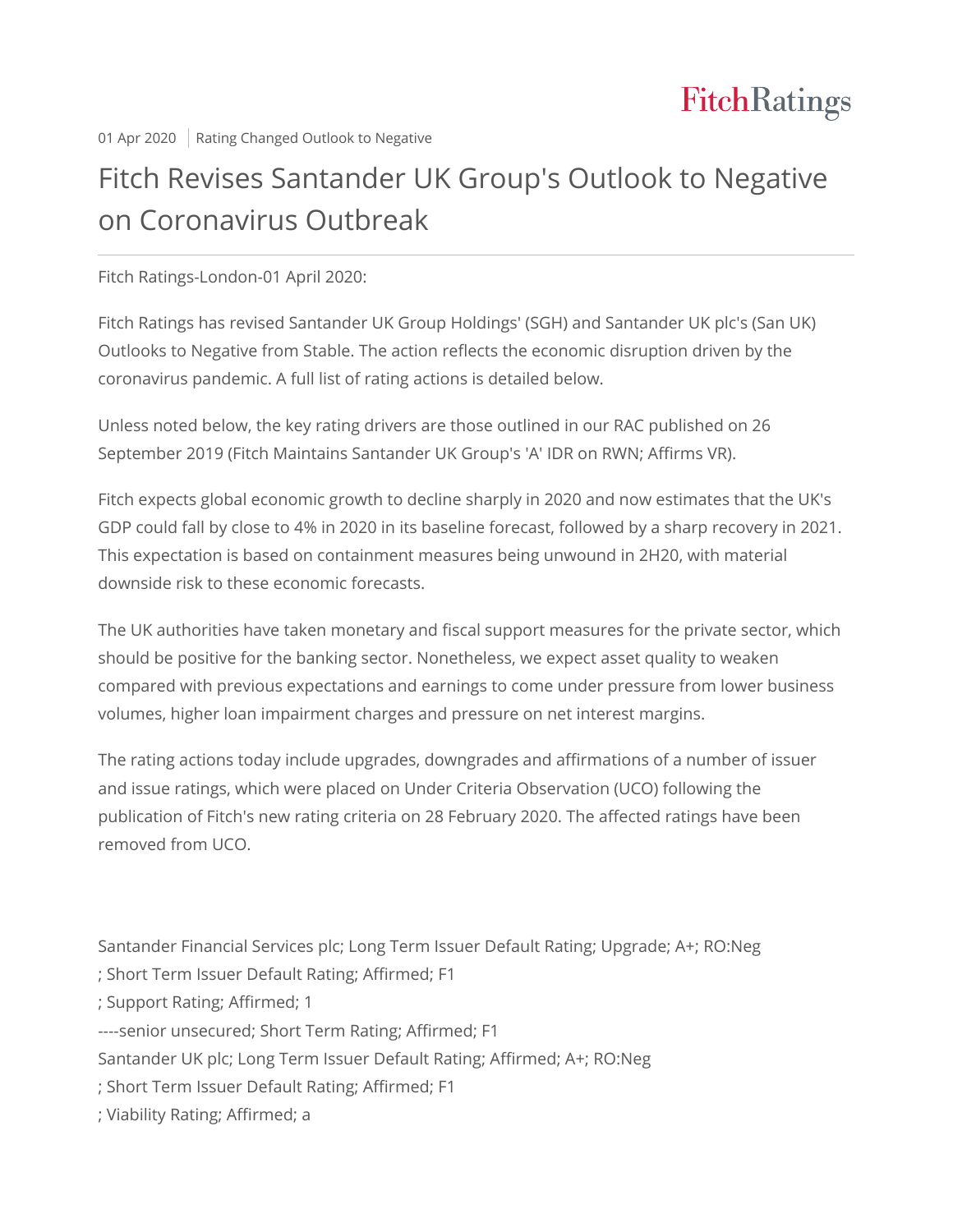; Support Rating; Affirmed; 2 ; Derivative Counterparty Rating; Affirmed; A+(dcr) ----subordinated; Long Term Rating; Downgrade; BBB+ ----subordinated; Long Term Rating; Affirmed; BBB ----preferred; Long Term Rating; Affirmed; BBB- ----senior unsecured; Long Term Rating; Affirmed; A+ ----senior unsecured; Short Term Rating; Affirmed; F1 Santander UK Group Holdings plc; Long Term Issuer Default Rating; Affirmed; A; RO:Neg ; Short Term Issuer Default Rating; Affirmed; F1 ; Viability Rating; Affirmed; a ; Support Rating; Affirmed; 2 ----senior unsecured; Long Term Rating; Affirmed; A ----subordinated; Long Term Rating; Downgrade; BBB+ ----subordinated; Long Term Rating; Upgrade; BBB- ----senior unsecured; Short Term Rating; Affirmed; F1

### Key Rating Drivers

### SGH, SAN UK AND SANTANDER FINANCIAL SERVICES PLC

The Negative Outlook reflects our belief that the economic fallout from the pandemic poses risks to the bank's ratings in the medium-term. SGH enters the economic downturn from a relative position of strength, reflecting its conservative risk appetite, a solid retail banking franchise, low levels of impaired loans, adequate capitalisation and a stable funding and liquidity profile. However, we see material risks to profitability as the bank's business is not highly diversified, and profitability is weaker than similarly rated peers'. This is driven by intense competition in the UK mortgage lending market and increased costs associated with the bank's IT and digital strategy. We believe SGH's profitability provides a more limited buffer to absorb higher loan impairment charges than peers'.

Asset quality is likely to deteriorate given the bank's exposure to the SME and corporate sectors, but also indirectly, for example, through higher unemployment. We believe the economic and financial market fallout from the pandemic creates additional downside risks to our assessment of strategic execution, asset quality and capitalisation relative to when we last reviewed the bank's ratings.

The Long-Term IDR of Santander Financial Services plc (SFS) has been upgraded to 'A+', removed from UCO and assigned a Negative Outlook. This is because Fitch considers that its bank holding company parent, SGH, has a clearly defined and credible role in protecting SFS's external senior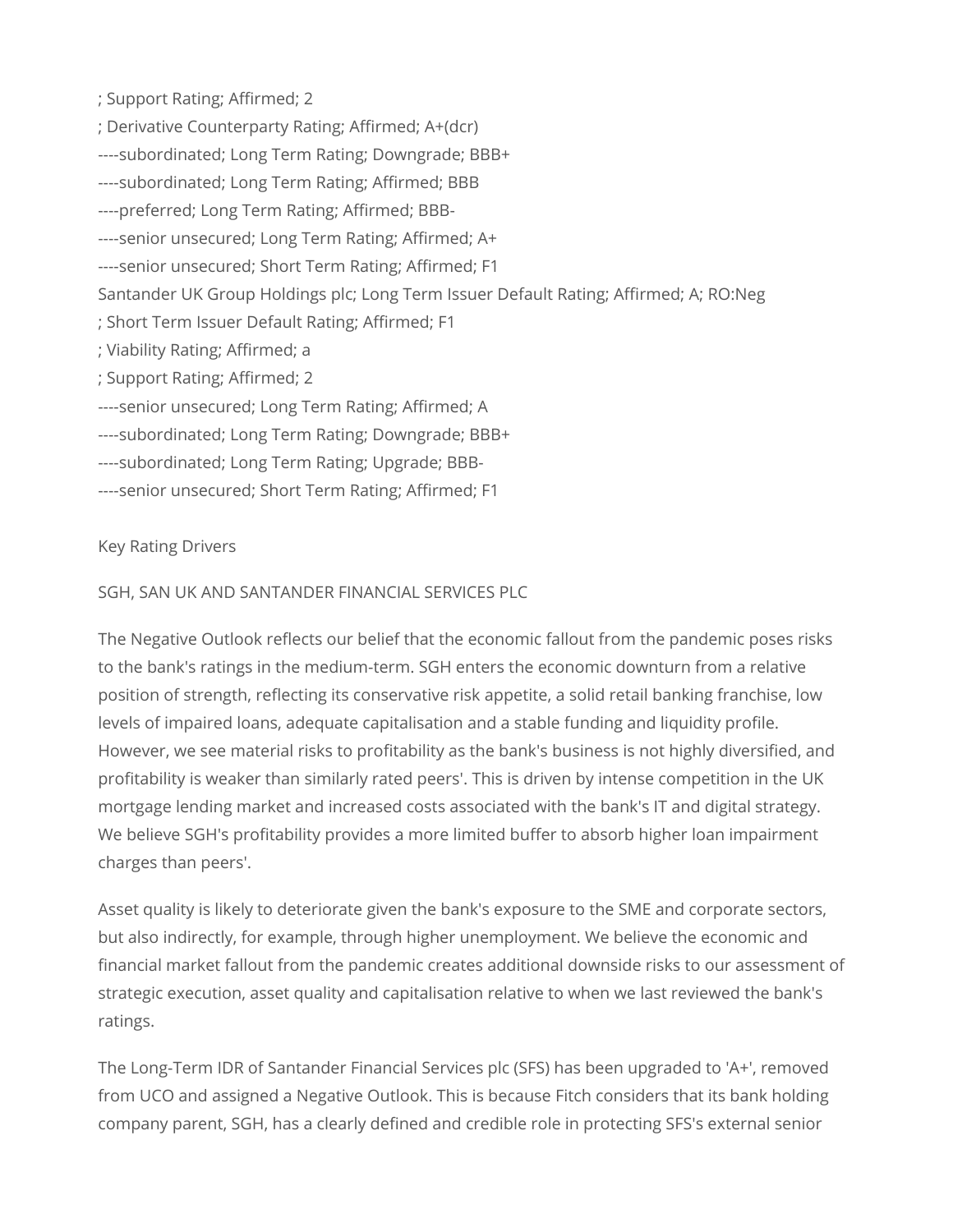creditors in a resolution. The upgrade reflects our expectation under our new criteria that external senior creditors will benefit from resolution funds ultimately raised by SGH and designed to protect the subsidiaries' senior creditors in a group failure.

The Tier 2 debt of SGH and San UK has been downgraded by one notch to 'BBB+' and removed from UCO to reflect the change in baseline notching for loss-severity to two notches (from one previously) from SGH's Viability Rating (VR) since these banks do not meet the specific conditions under our new criteria for applying one notch.

SGH's AT1 debt has been upgraded by one notch to 'BBB-' and removed from UCO to reflect a change in baseline notching to four notches (from the previous five) from the VR, reflecting a reduction in incremental non-performance risk relative to our previous assumptions. Our assessment is based on the bank operating with a CET1 ratio that is comfortably above maximum distributable amount (MDA) thresholds and our expectation that this will continue.

### RATING SENSITIVITIES

The most immediate downside risk to SGH's and San UK's ratings is the depth and duration of the coronavirus shock to the UK economy. Extended economic contraction would put pressure on asset quality and capitalisation, and on management's ability to achieve expected cost efficiencies, jeopardising the ability to build up capital organically.

In the event SGH is able to withstand rating pressure arising from the pandemic, the most likely trigger for an upgrade would be a sustained improvement in earnings combined with greater diversification of its business model, namely through an expansion of its retail, commercial and larger corporate franchise while maintaining its modest risk appetite. We believe this will take time to achieve.

The Long-Term IDR of SFS is sensitive to Fitch's view of the probability of external senior creditors benefitting from resolution funds. This could result from e.g. a change in resolution legislation, a change in the role of SFS for the group in a resolution, or a change in the amount of debt/equity buffers available to it in a resolution.

Subordinated debt ratings are primarily sensitive to changes in the issuers' respective VRs. The ratings of AT1 securities are also sensitive to a change in Fitch's assessment of the probability of their non-performance relative to the risk captured in the respective VRs.

Best/Worst Case Rating Scenario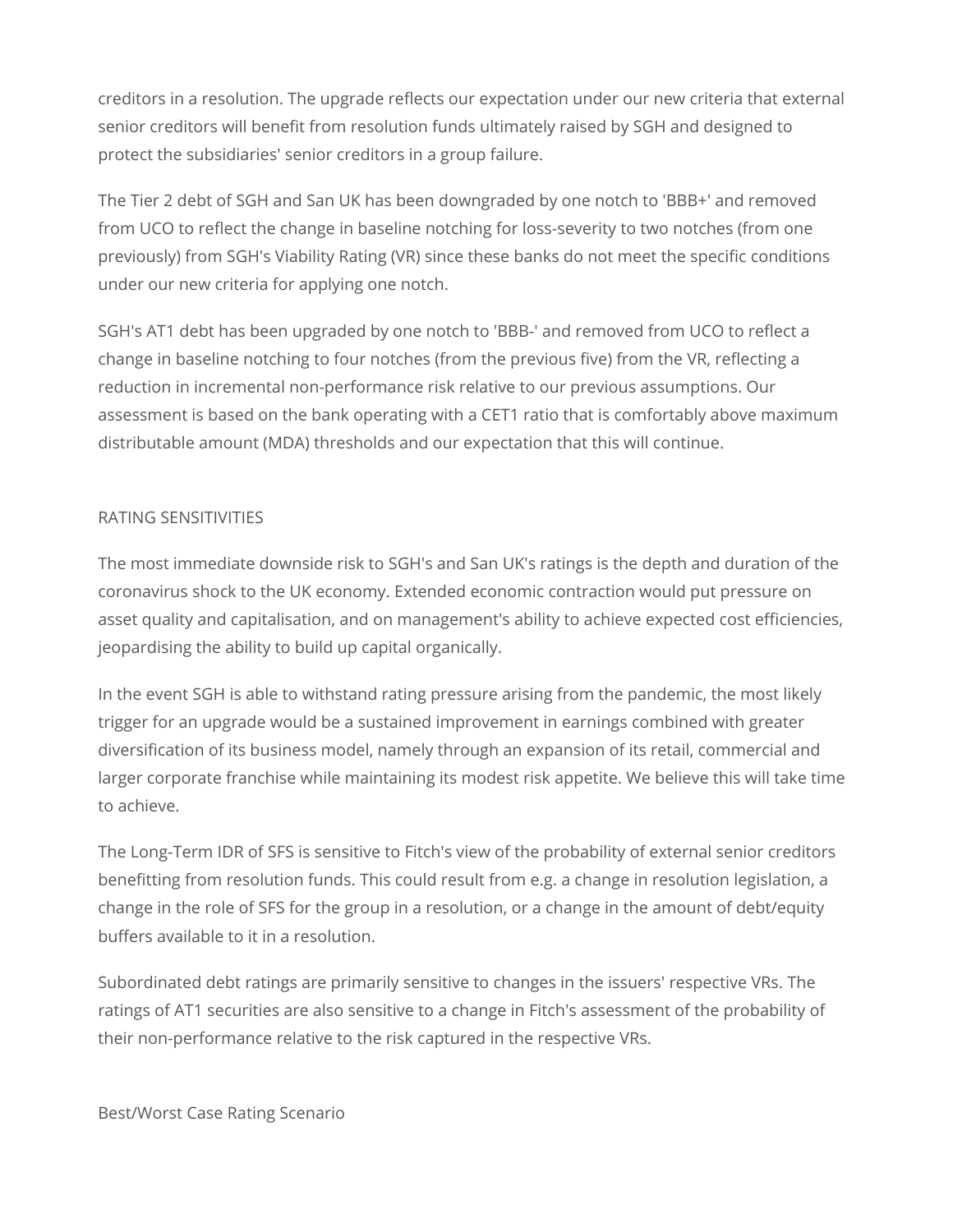Ratings of financial institutions issuers have a best-case rating upgrade scenario (defined as the 99th percentile of rating transitions, measured in a positive direction) of three notches over a three-year rating horizon; and a worst-case rating downgrade scenario (defined as the 99th percentile of rating transitions, measured in a negative direction) of four notches over three years. The complete span of best- and worst-case scenario credit ratings for all rating categories ranges from 'AAA' to 'D'. Best- and worst-case scenario credit ratings are based on historical performance. For more information about the methodology used to determine sector-specific best- and worst-case scenario credit ratings https://www.fitchratings.com/site/re/10111579.

## REFERENCES FOR SUBSTANTIALLY MATERIAL SOURCE CITED AS KEY DRIVER OF RATING The principal sources of information used in the analysis are described in the Applicable Criteria.

### Public Ratings with Credit Linkage to other ratings

SGH's and San UK's Support Ratings are driven by our view of the support propensity of ultimate parent Banco Santander S.A. The ratings of SFS are ultimately driven by support from SGH.

### ESG Considerations

ESG issues are credit neutral or have only a minimal credit impact on the entity(ies), either due to their nature or the way in which they are being managed by the entity(ies). For more information on Fitch's ESG Relevance Scores, visit www.fitchratings.com/esg.

Contacts: Primary Rating Analyst Marc Ellsmore, Director +44 20 3530 1438 Fitch Ratings Ltd 30 North Colonnade, Canary Wharf London E14 5GN

Secondary Rating Analyst Michael Bojko, Associate Director +44 20 3530 2723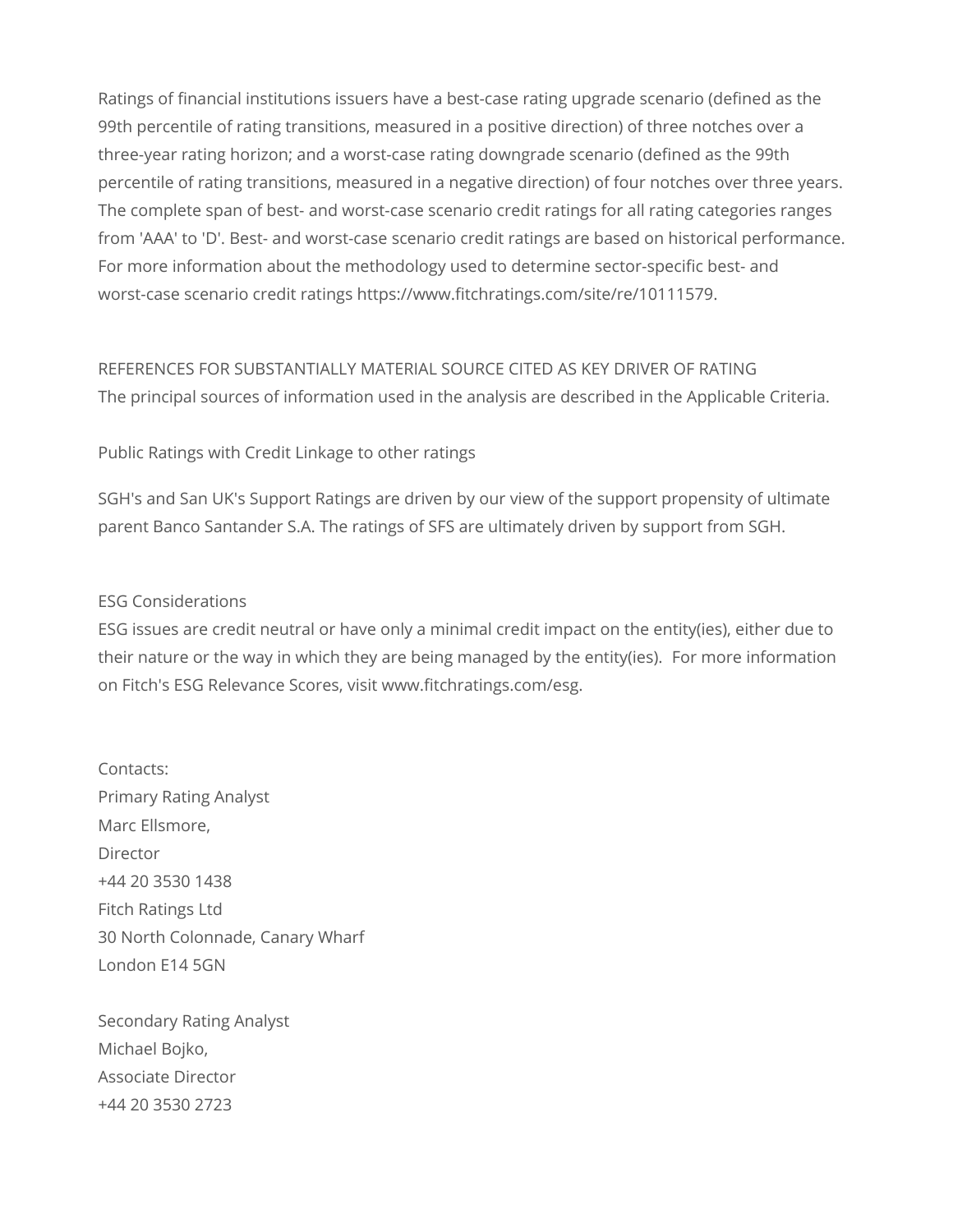Committee Chairperson Olivia Perney, Managing Director +33 1 44 29 91 74

Media Relations: Louisa Williams, London, Tel: +44 20 3530 2452, Email: louisa.williams@thefitchgroup.com

Additional information is available on www.fitchratings.com

### **Applicable Criteria**

[Bank Rating Criteria \(pub. 28 Feb 2020\) \(including rating assumption sensitivity\)](/app.fitchconnect.com/search/research/article/RPT_10110041)

**Additional Disclosures** [Dodd-Frank Rating Information Disclosure Form](https://www.fitchratings.com/site/dodd-frank-disclosure/10116483) [Solicitation Status](https://www.fitchratings.com/site/pr/10116483#solicitation) [Endorsement Status](/app.fitchconnect.com/search/research/article/PR_10116483#endorsement_status) [Endorsement Policy](https://www.fitchratings.com/regulatory)

ALL FITCH CREDIT RATINGS ARE SUBJECT TO CERTAIN LIMITATIONS AND DISCLAIMERS. PLEASE READ THESE LIMITATIONS AND DISCLAIMERS BY FOLLOWING THIS LINK: [HTTPS://WWW.FITCHRATINGS.COM/UNDERSTANDINGCREDITRATINGS.](https://www.fitchratings.com/UNDERSTANDINGCREDITRATINGS) IN ADDITION, THE FOLLOWING https://www.fitchratings.com/site/dam/jcr:6b03c4cd-611d-47ec-b8f1-183c01b51b08/ Rating%20Definitions%20-%203%20May%202019%20v3%206-11-19.pdf DETAILS FITCH'S RATING DEFINITIONS FOR EACH RATING SCALE AND RATING CATEGORIES, INCLUDING DEFINITIONS RELATING TO DEFAULT. PUBLISHED RATINGS, CRITERIA, AND METHODOLOGIES ARE AVAILABLE FROM THIS SITE AT ALL TIMES. FITCH'S CODE OF CONDUCT, CONFIDENTIALITY, CONFLICTS OF INTEREST, AFFILIATE FIREWALL, COMPLIANCE, AND OTHER RELEVANT POLICIES AND PROCEDURES ARE ALSO AVAILABLE FROM THE CODE OF CONDUCT SECTION OF THIS SITE. DIRECTORS AND SHAREHOLDERS RELEVANT INTERESTS ARE AVAILABLE AT [HTTPS://WWW.FITCHRATINGS.COM/SITE/](https://www.fitchratings.com/site/regulatory) [REGULATORY](https://www.fitchratings.com/site/regulatory). FITCH MAY HAVE PROVIDED ANOTHER PERMISSIBLE SERVICE TO THE RATED ENTITY OR ITS RELATED THIRD PARTIES. DETAILS OF THIS SERVICE FOR RATINGS FOR WHICH THE LEAD ANALYST IS BASED IN AN EU-REGISTERED ENTITY CAN BE FOUND ON THE ENTITY SUMMARY PAGE FOR THIS ISSUER ON THE FITCH WEBSITE.

Copyright © 2020 by Fitch Ratings, Inc., Fitch Ratings Ltd. and its subsidiaries. 33 Whitehall Street, NY, NY 10004. Telephone: 1-800-753-4824, (212) 908-0500. Fax: (212) 480-4435. Reproduction or retransmission in whole or in part is prohibited except by permission. All rights reserved. In issuing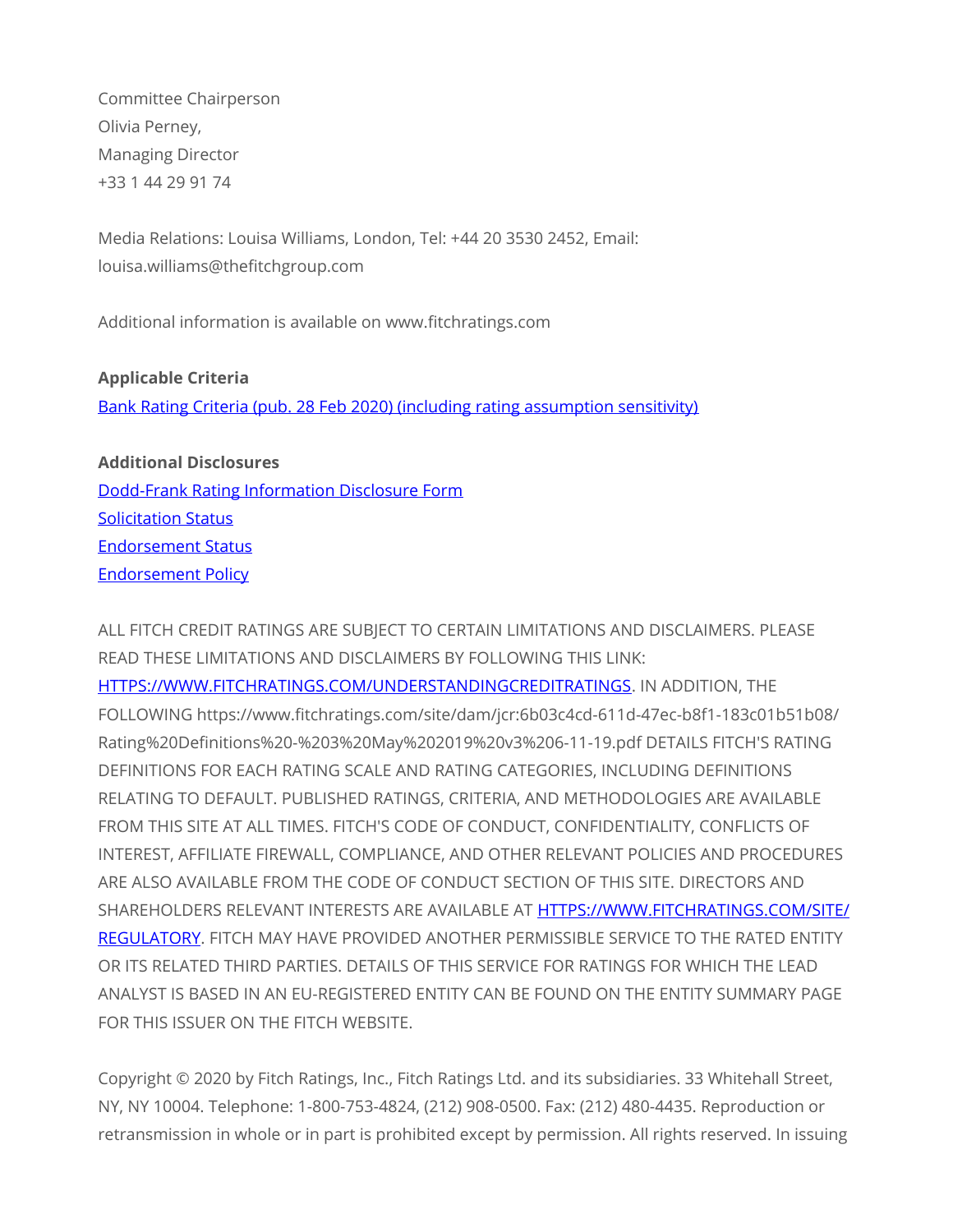and maintaining its ratings and in making other reports (including forecast information), Fitch relies on factual information it receives from issuers and underwriters and from other sources Fitch believes to be credible. Fitch conducts a reasonable investigation of the factual information relied upon by it in accordance with its ratings methodology, and obtains reasonable verification of that information from independent sources, to the extent such sources are available for a given security or in a given jurisdiction. The manner of Fitch's factual investigation and the scope of the third-party verification it obtains will vary depending on the nature of the rated security and its issuer, the requirements and practices in the jurisdiction in which the rated security is offered and sold and/or the issuer is located, the availability and nature of relevant public information, access to the management of the issuer and its advisers, the availability of pre-existing third-party verifications such as audit reports, agreed-upon procedures letters, appraisals, actuarial reports, engineering reports, legal opinions and other reports provided by third parties, the availability of independent and competent third- party verification sources with respect to the particular security or in the particular jurisdiction of the issuer, and a variety of other factors. Users of Fitch's ratings and reports should understand that neither an enhanced factual investigation nor any third-party verification can ensure that all of the information Fitch relies on in connection with a rating or a report will be accurate and complete. Ultimately, the issuer and its advisers are responsible for the accuracy of the information they provide to Fitch and to the market in offering documents and other reports. In issuing its ratings and its reports, Fitch must rely on the work of experts, including independent auditors with respect to financial statements and attorneys with respect to legal and tax matters. Further, ratings and forecasts of financial and other information are inherently forward-looking and embody assumptions and predictions about future events that by their nature cannot be verified as facts. As a result, despite any verification of current facts, ratings and forecasts can be affected by future events or conditions that were not anticipated at the time a rating or forecast was issued or affirmed.

The information in this report is provided "as is" without any representation or warranty of any kind, and Fitch does not represent or warrant that the report or any of its contents will meet any of the requirements of a recipient of the report. A Fitch rating is an opinion as to the creditworthiness of a security. This opinion and reports made by Fitch are based on established criteria and methodologies that Fitch is continuously evaluating and updating. Therefore, ratings and reports are the collective work product of Fitch and no individual, or group of individuals, is solely responsible for a rating or a report. The rating does not address the risk of loss due to risks other than credit risk, unless such risk is specifically mentioned. Fitch is not engaged in the offer or sale of any security. All Fitch reports have shared authorship. Individuals identified in a Fitch report were involved in, but are not solely responsible for, the opinions stated therein. The individuals are named for contact purposes only. A report providing a Fitch rating is neither a prospectus nor a substitute for the information assembled, verified and presented to investors by the issuer and its agents in connection with the sale of the securities. Ratings may be changed or withdrawn at any